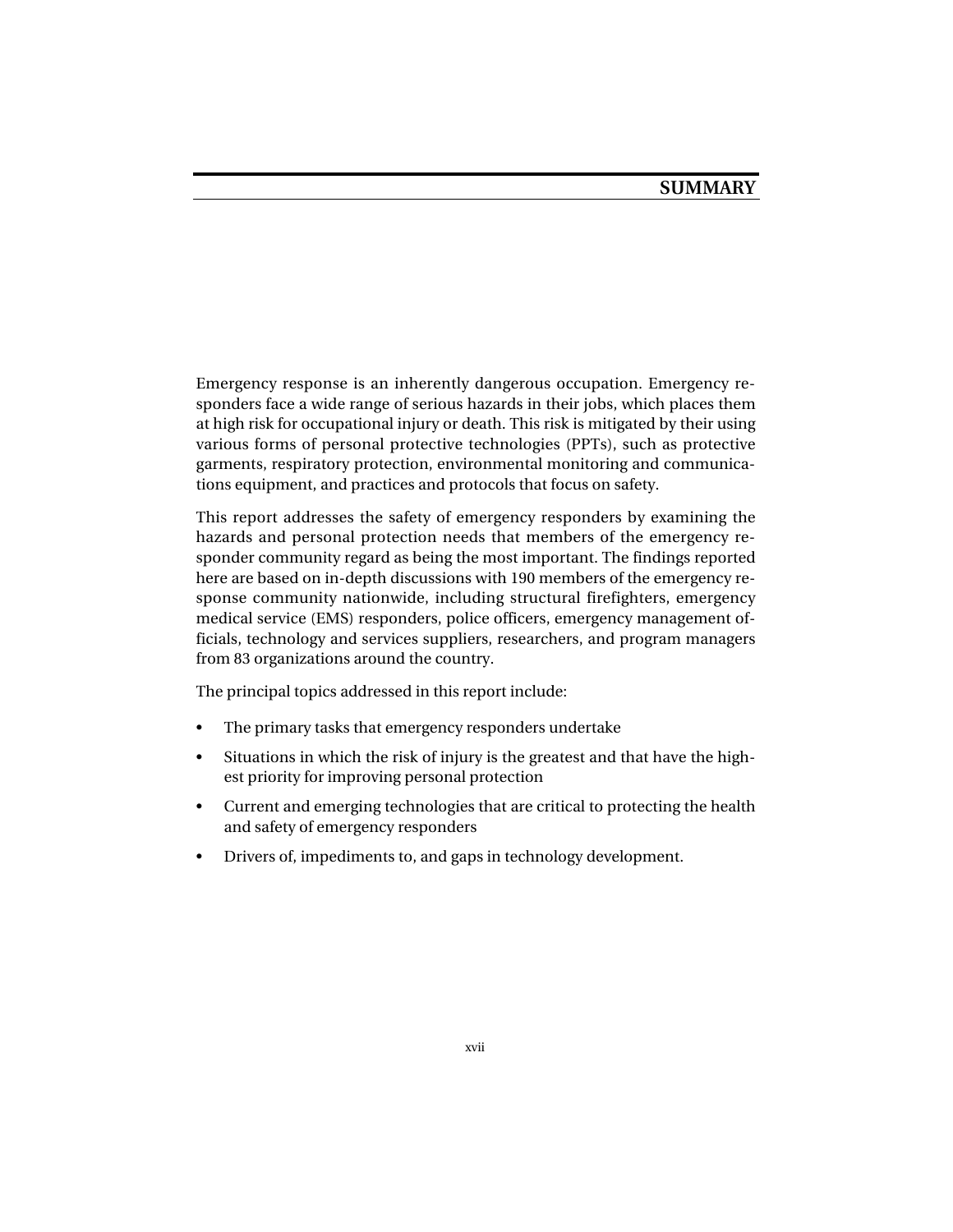### **PROTECTING FIREFIGHTERS**

\_\_\_\_\_\_\_\_\_\_\_\_\_\_

Firefighters who participated in this study consistently noted that their protective clothing (turnouts or bunker gear)<sup>1</sup> provides excellent flame retardance and thermal protection. However, despite the high protective capability of current firefighter clothing materials and components, several protection challenges remain.

A firefighting ensemble composed of highly effective components can nevertheless leave firefighters vulnerable to injury due to component incompatibility or bodily exposure at component interfaces, with mismatched gloves and coat cuffs often cited as examples. To address such problems, study participants recommended increased "configuration control"—the standardized specification of component dimensions and interfaces.

Reducing thermal and physical stress is a top priority among the firefighters with whom we met. The thermal protective ensemble, including turnouts, boots, gloves, and hoods, almost completely encapsulates a firefighter, which creates difficulties in dissipating body heat. The weight of the protective garments, self-contained breathing apparatus (SCBA), and firefighting equipment puts firefighters at high risk of injury from physical stress and overexertion. Study participants pointed to several approaches to addressing this problem, including increasing the vapor transmission of turnout textiles and improving the fit of turnout gear to increase its flexibility and comfort. Another suggested approach is the implementation of physiological monitoring and communications systems to provide advance warning before firefighters suffer heat stress or exhaustion.

Firefighters noted that they are generally very satisfied with the respiratory protection afforded by modern SCBA. However, study participants also observed that there are situations in which alternative forms of respiratory protection may be appropriate, such as during fire overhauls<sup>2</sup> or during searchand-rescue operations after a structural collapse. Some participants cautioned, however, that any such alternatives would provide less respiratory protection, a consideration that must be weighed carefully in any decision. Discussion participants also called for ways to improve SCBAs, citing the desire for lighter and higher-capacity air bottles and improved air supply monitoring and warning capabilities.

<sup>1</sup>Firefighter protective clothing, commonly referred to as *turnouts* or *bunker gear,* consists of flameand water-retardant pants and overcoat.

<sup>2</sup>*Fire overhaul* begins when the main fire has been suppressed. It entails activities such as searching for hidden hot spots, salvaging property, and cleaning up debris and equipment.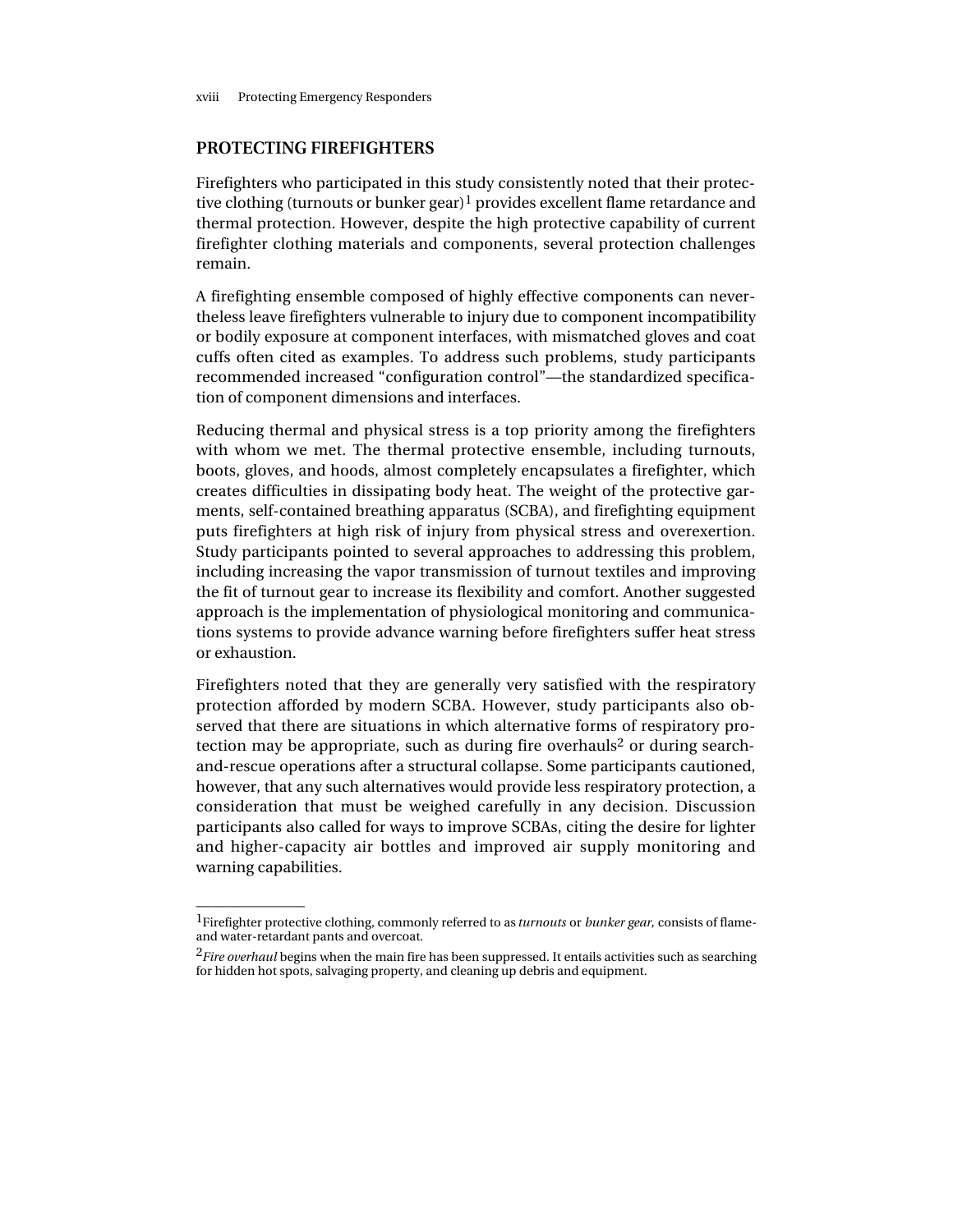Improving communications for individual firefighters is another high-priority area mentioned by study participants. They repeatedly pointed out that firefighters have great difficulty communicating person-to-person and over a radio while wearing an SCBA face mask. Some participants further observed that their radios are not designed specifically for the needs of a firefighter, which is a result of the relatively small market share that emergency responders represent.

Improving *fireground accountability,* the ability to account for the whereabouts of firefighters at an incident scene, was also viewed by larger fire departments as a high priority. Many firefighters are injured or do not receive prompt treatment for injuries, participants claimed, because of confusion over the location and activities of individuals during an incident. Existing accountability systems that rely on manually transferring personal identification tags to status boards were viewed as being outdated. Innovations utilizing magnetic card readers, which were discussed by several participants, may provide improved accounting system flexibility and reliability.

### **PROTECTING EMERGENCY MEDICAL SERVICE RESPONDERS**

Discussion participants representing the emergency medical services commonly claimed that little protective equipment designed specifically for their work environment is available. And what does exist is often low quality, uncertified, or impractical. To remedy this problem, some organizations were adopting PPT, such as SCBAs, bunker gear, and armored vests, from the fire and law enforcement services. One reason cited for the shortfalls in EMS protection is that no federal agency is dedicated to addressing personal protection issues, such as equipment, standards development, certification, and PPT usage enforcement for the emergency medical responder community, and little funding is dedicated to address these issues. Addressing protection needs is further complicated by the wide range of tasks that EMS responders undertake and the multiple types of agencies that provide emergency medical response service.

Emergency medical service responders expressed a strong concern about exposure to infectious diseases such as AIDS, hepatitis C, and tuberculosis. Although exposure to infectious diseases accounts for very few actual responder injuries or illnesses, pathogens were seen as a growing hazard and one of the most difficult hazards to protect against. Emergency medical responders typically have access to protective gloves, masks, goggles, and splash gowns. However, this gear is often designed for hospital use and is sometimes difficult to use in the field. Study participants in several EMS departments noted that usage of this gear has increased considerably through the issuance of fanny packs containing an ensemble of protective gear, which make the gear more easily accessible.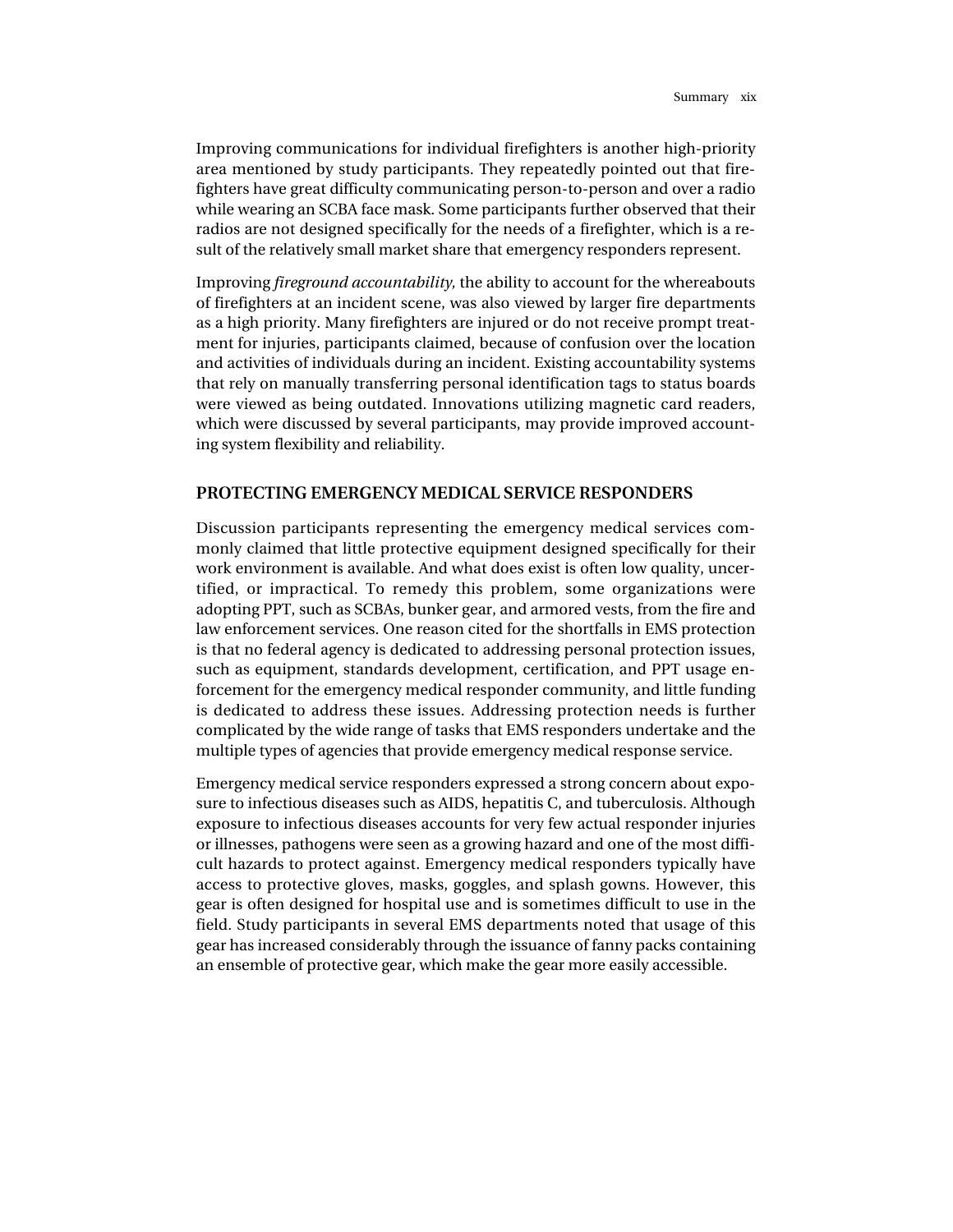Another hazard of increasing concern to EMS personnel is physical assault. Unpredictable circumstances leave EMS responders particularly vulnerable to surprise attacks and other violent acts. In response, many EMS personnel are now being trained in situation management and self-defense. EMS responders in many larger departments are also being issued body armor. However, the use of body armor is left to the discretion of individuals, and its use is estimated to be rare.

Like emergency responders in all services, EMS responders are concerned about hazards associated with terrorism. The top concern in this area is exposure to biological and chemical warfare agents, either direct exposure or exposure while treating victims. EMS participants expressed a desire for improved hazard assessment training, as well as better respiratory protection and protective clothing options, to deal with these hazards.

## **PROTECTING LAW ENFORCEMENT OFFICERS**

A conclusion that emerged from our discussions with law enforcement representatives is that protecting law enforcement personnel may be the most challenging personal protection task within the emergency response community. This finding stems from several factors: Law enforcement responders are typically the first responders on the scene of an incident and hence have the least advance information about potential hazards; their mobility and patrol requirements limit the amount of gear they can wear or carry with them; their appearance requirements, particularly for covert operations, limit their protection options; their being on patrol rather than returning to a station between calls limits training opportunities; and most personal protective technologies are not developed with the law enforcement mission and operating environment in mind. In addition, law enforcement lacks a centralized professional organization dedicated to health, safety, and protection. As with EMS, law enforcement often turns to fire service resources for guidance.

The ballistic vest is the most widely used personal protection technology in law enforcement. Despite their proven effectiveness, police often do not wear vests because they can be hot and uncomfortable, particularly while riding in a car. Vest designs have improved over the years to address these concerns, but the design improvements have been achieved, in part, by reducing the size of vests, and some participants expressed concern that body coverage was too small. Alternatives such as "throw-on" armored jackets were mentioned as an option, though participants noted that those jackets might not be readily available when needed.

Automobile injuries are another area of concern. Representatives from a number of departments noted three main problems contributing to automobile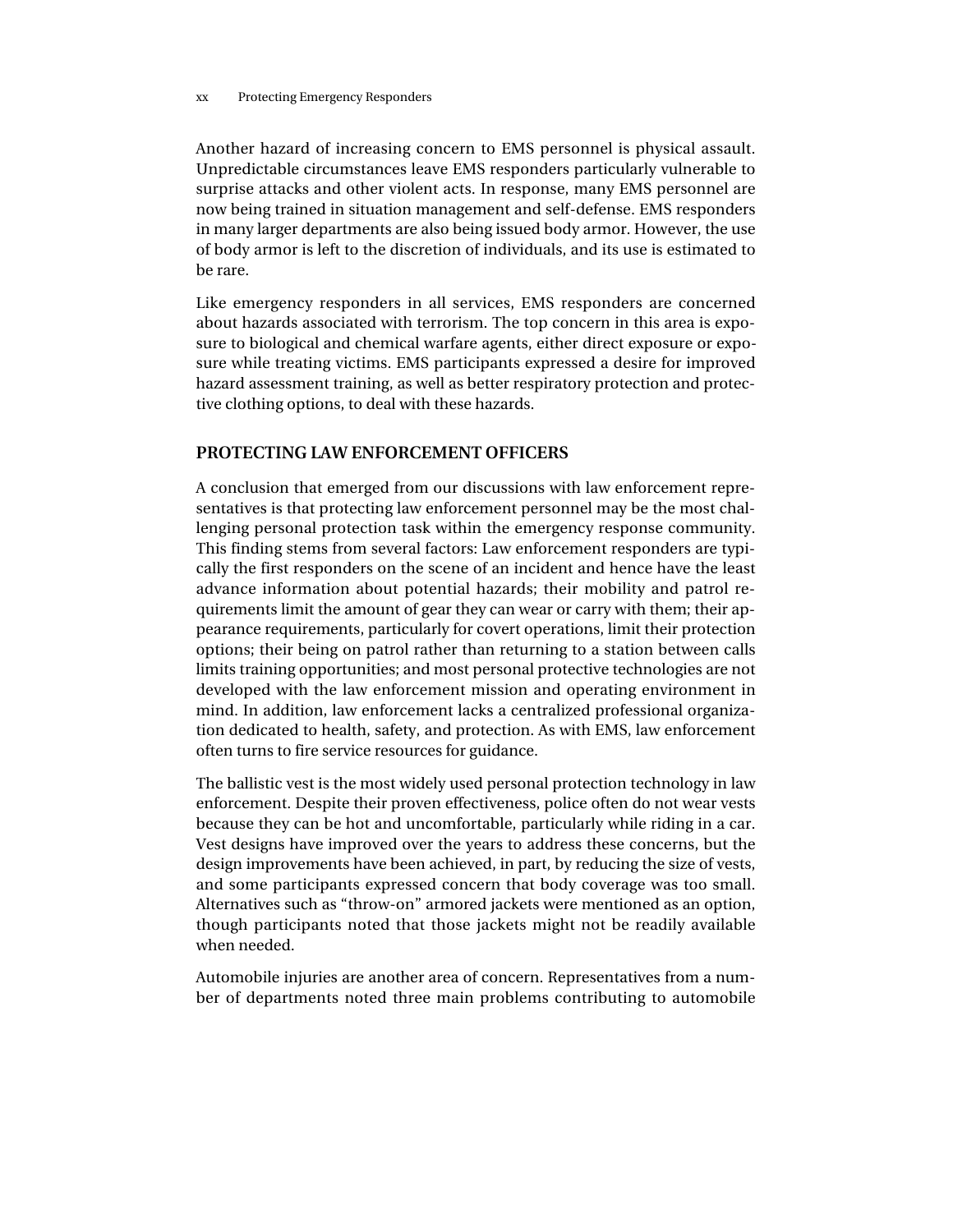driving hazards: (1) The side placement of computers and radios can cause officers to become distracted while driving and can present impact hazards in accidents. Study participants called for in-dash systems and overhead displays to improve safety. (2) High-speed, rear-end collisions are also a serious problem, and participants suggested strengthening automobile frames, adding rearimpact safety devices, and improving vehicle warning lights. (3) Finally, unsafe driving behavior, particularly in younger officers, is a major contributor to accidents and could be mitigated by stricter driving policies or by speed monitoring or governing systems.

Pathogen protection is another concern among law enforcement responders, particularly protection from pathogens transmitted during physical assaults such as biting or spitting. While many patrol cars are stocked with disposable gloves and sometimes also masks, these items are difficult to access quickly and are rarely used.

## **PROTECTING RESPONDERS FROM TERRORISM**

A concern expressed by the entire emergency responder community is adequate protection against terrorist attacks and the vulnerability of nonspecialist first responders in particular. Accordingly, several emergency responder departments have begun equipping their vehicles with chemical protective gloves, suits, escape hoods, $3$  and respirators.

RAND's discussions with participants revealed that the issue of providing protection for chemical, biological, or radiological (CBR) terrorism is complicated by several uncertainties:

- Many police and fire department representatives felt that they did not know what they need to be protected against, what form of protection is appropriate, or where to look for such protection. Such uncertainty frustrates efforts to design a protection program and acquire the necessary technology.
- • Participants were unsure how well the available protective technologies will work for anticipated situations. While hazardous materials (hazmat) protection is subject to rigorous standards and certification procedures, hazmat equipment and usage protocols are designed primarily around the conventional model of hazmat response to industrial accidents. Much of the available hazmat protection is neither designed nor certified for this new role of terrorism response.

 $\overline{\phantom{a}}$  , where the contract of  $\overline{\phantom{a}}$ 

<sup>3</sup>An *emergency escape hood* is a soft-sided pullover hood with an elastic neck seal. These hoods provide particulate and chemical respiratory protection to enable wearers to exit hazardous environments.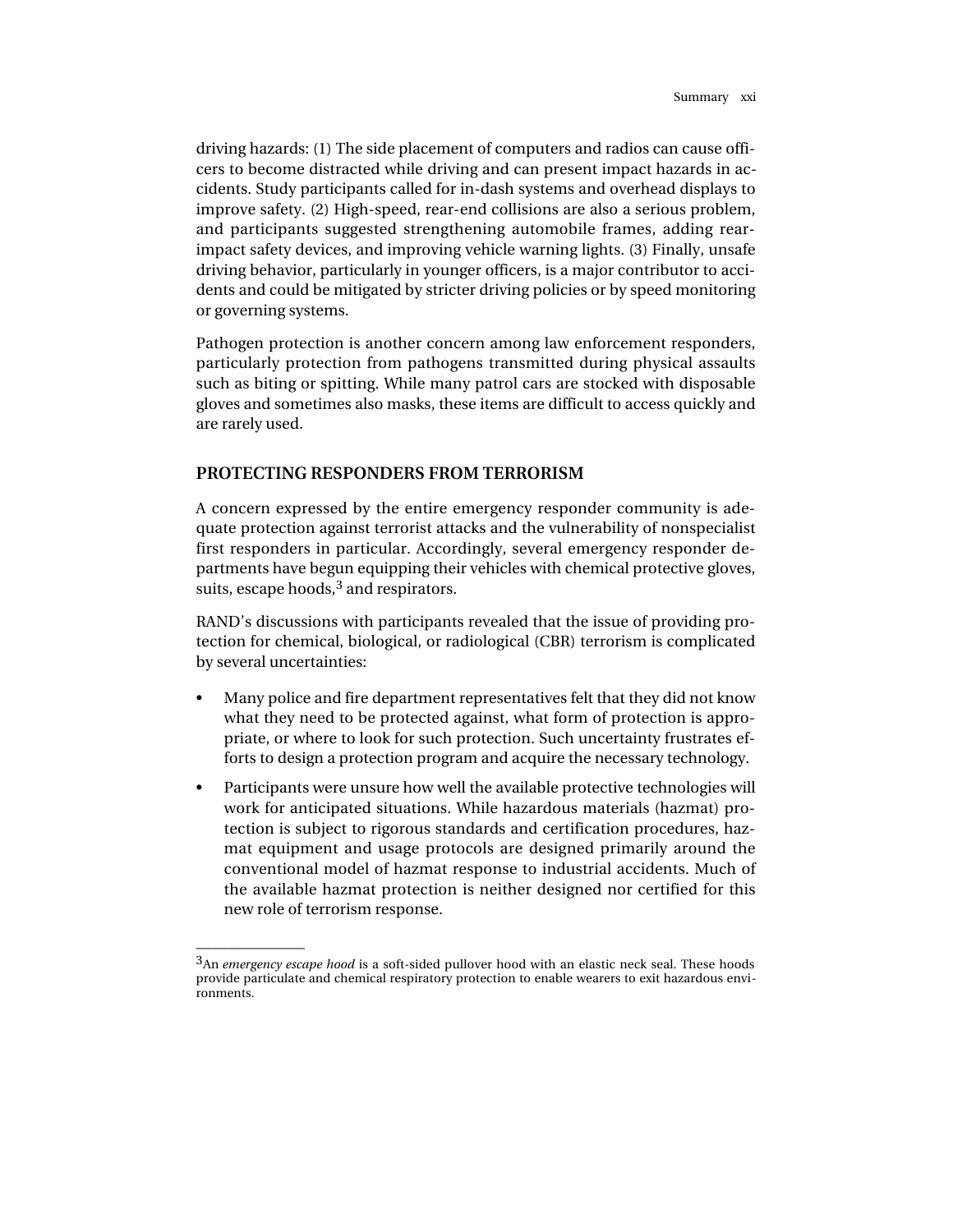• Participants were unclear how personal protective technology is expected to be used in terrorist events. Because of the uncertainty surrounding the roles of responders in such situations, major questions remain as to exactly where such equipment should be stored, when it should be donned, what tasks should be performed while it is used, and who should make these decisions.

### **BEYOND THE INDIVIDUAL: SYSTEMS-LEVEL PROTECTION**

In addition to protective clothing and other personal gear that supports a single individual, several other forms of emergency responder protection operate at the command or unit level. Such "systems-level" protection mentioned by participants includes communications, location monitoring, hazard monitoring, and various human factors.

## **Communications**

Beyond the tactical communications issues that firefighters face (discussed above), a number of police, EMS, and fire departments emphasized strongly that there are fundamental problems with the radio communication systems currently used by emergency responders. Departments often use incompatible radio systems and cannot communicate easily with each other at the scene of major incidents. This problem affects communications among local departments as well as communications between municipal departments and state or federal agencies. Such communications breakdowns can have severe consequences. For example, incident commanders may have difficulty in maintaining scene control, utilizing forces most effectively, or sharing critical safety information.

This problem is being addressed by a push toward implementing a uniform, interoperable radio system for emergency responders. While this radio system—a digital, 800-megahertz backbone system—has many advantages over analog radio-to-radio technologies, many departments that had acquired these systems were not fully satisfied with their performance. Their concerns include the inability to talk over other users, unreliable signal transmission in areas with tall buildings or hills, and the high investment costs. As a result, departments often resort to maintaining multiple systems to handle all of their communications needs.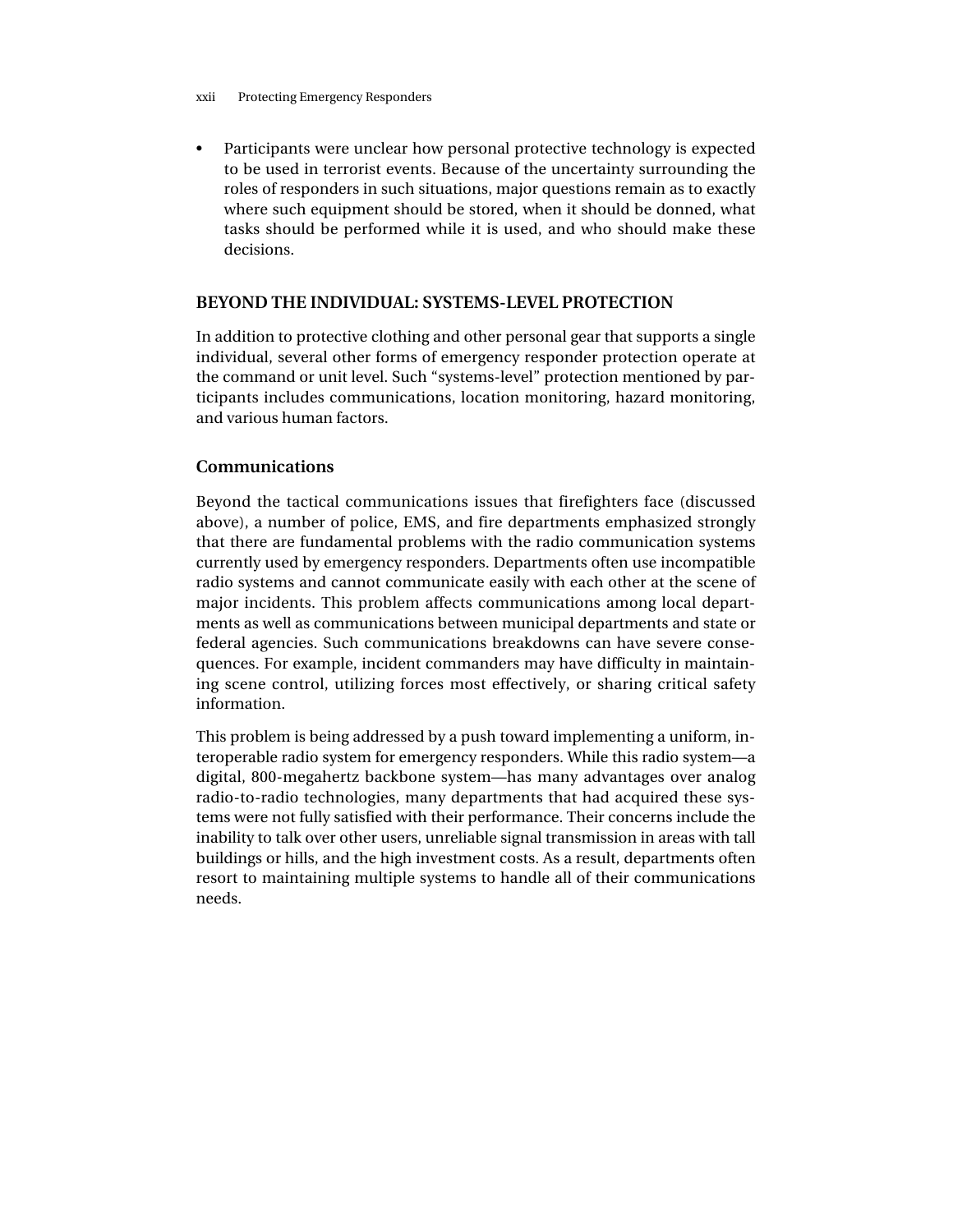## **Hazard Assessment**

An important part of protecting emergency responders is understanding the hazards that they face. While generalized models based on empirical evidence provide much of the basic input on protection choices, incident-specific information can further characterize those hazards and inform protection and procedural decisions. Several hazard-assessment tools were mentioned in the discussions, including:

- On-site information, such as hazmat placards
- Facility "pre-plans"<sup>4</sup>
- Information supplied by dispatchers
- Environmental monitoring equipment.

Participants noted that all of these methods can provide useful information, but that they suffer from various shortcomings that limit their applicability. Interestingly, most participants stated that hazard information is often used to guide operational decisions but rarely influences personal protection selection because protection options are very limited to begin with.

### **Personnel Location Monitoring**

\_\_\_\_\_\_\_\_\_\_\_\_\_\_

A longer-term but potentially very valuable technology for larger services is personnel location monitoring. Participants from both fire and police departments made mention of this technology and noted that the primary benefit would be the ability to quickly locate a trapped or injured responder. The technology could also assist in managing operations, guiding personnel through buildings, improving dispatching efficiency, and managing driving behaviors. Several participants have begun investigating emerging technologies based on the Global Positioning System (GPS). Such systems, however, are expensive and, more fundamentally, suffer from poor vertical resolution and signal penetration problems. Other location technologies under discussion and in development utilize radio triangulation (exploiting differences in travel times of radio signals between a source and multiple receivers), radar (exploiting the travel time of reflected radio signals), inertial tracking (using accelerometers to compute cumulative movement; also known as "dead-reckoning" systems), and hybrid systems.

<sup>4</sup>*Pre-plans* comprise site-specific information compiled beforehand, such as information on hydrant and standpipe locations, utilities, building design and layout, hazardous material inventories, and service histories from previous calls.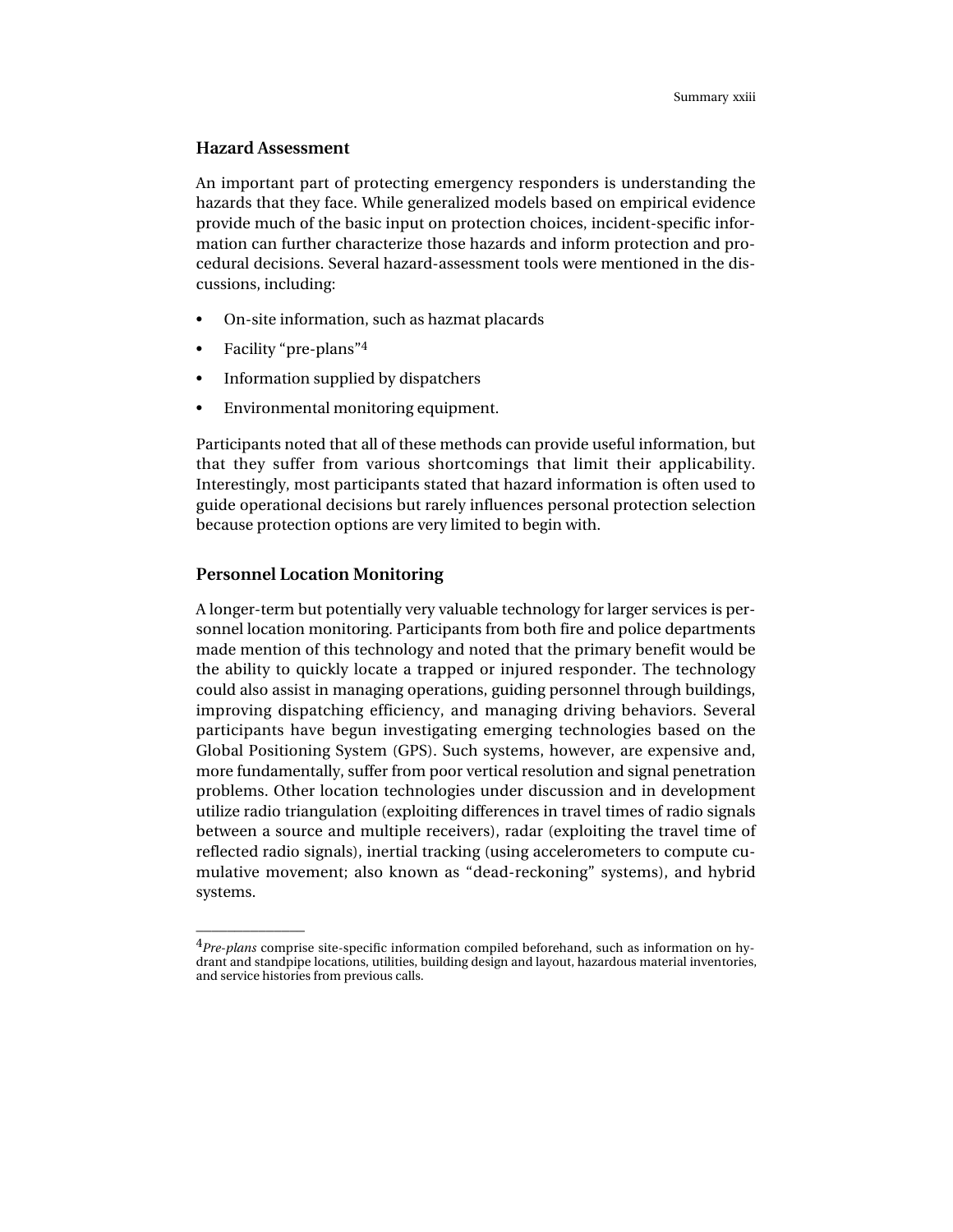### **Human Factors**

Human factors play an important role in emergency responder safety and health. As data collection and manipulation capabilities increase, limitations in knowledge management, or the ability of people to effectively utilize available information, can impact responder safety in some cases. Commonly cited examples include underutilization of mobile data terminals and the inability to use or correctly interpret readings from environmental hazard monitors.

Another critical human factor is adoption of safety practices to mitigate day-today injuries, such as a sprain from a fall. Several agencies are addressing these hazards with standard approaches such as offering physical fitness classes, maintaining a safe environment in fire stations, and issuing properly fitting clothing and supportive footwear.

Tradition and culture also affect emergency responder safety. A common example is a preference for a certain style of fire helmet: Despite their substantial weight and higher cost, many firefighters prefer the appearance of traditionalstyle helmets with large brims. Another cultural aspect that may impact safety is the fraternal and often voluntary nature of the profession, which can temper enforcement of safety practices. In this regard, many participants pointed to the more stringent standards used by specialized units such as hazmat or urban search-and-rescue teams. Finally, tradition may hinder the adoption of safety and health innovations. Decisions on whether to accept new technologies or even simply to change brands or suppliers are deeply rooted in tradition.

#### **PROCUREMENT AND LOGISTICS OF PROTECTIVE TECHNOLOGIES**

Decisions on how PPTs are identified, acquired, and used in the field vary significantly, as was noted by many participants. Many issues and concerns were raised on the procurement and logistics of protective technologies that have implications for PPT research and development needs.

## **Personal Protective Technology Standards and Performance Evaluation**

A critical concern for most departments was their getting adequate information to guide technology acquisitions. Participants indicated that few emergency response agencies have the resources or capabilities to conduct formal risk assessments to guide these acquisitions. As such, many departments choose protective technology based on supplier relationships. While design and performance standards assure a basic level of functionality and protection, distin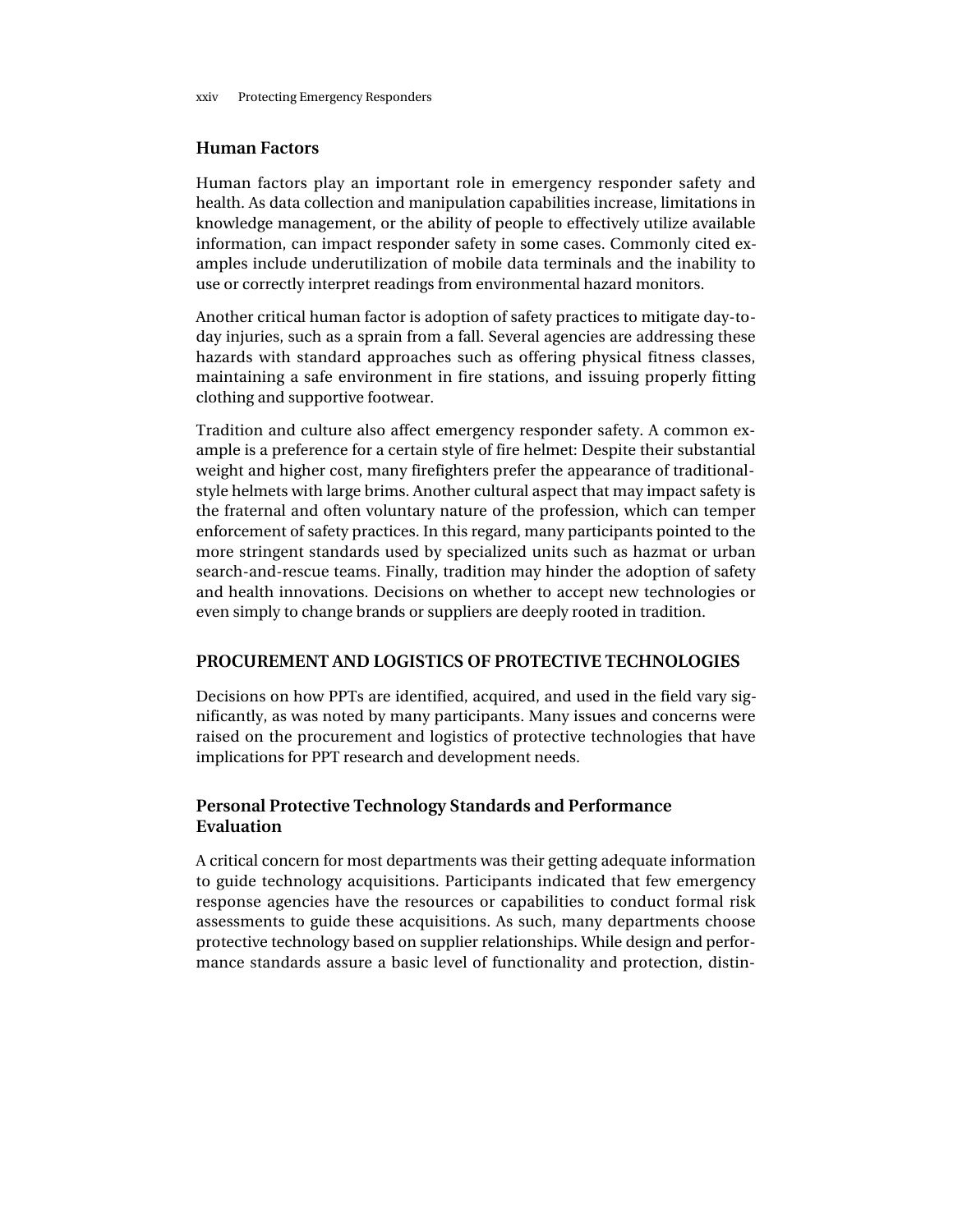guishing among the large variety of certified gear within each equipment class is not a straightforward process.

Consequently, most responder organizations must resort to informal, ad hoc PPT evaluation and information gathering and analysis because they lack access to reliable public sources on PPT performance that would inform their procurement decisions. In response to these problems, many participants strongly advocated implementing objective, third-party assessments to help guide them in their PPT evaluations and decisionmaking.

### **Storage and Maintenance**

As emergency responders have acquired greater amounts of protective equipment, storerooms, vehicles, and people have become increasingly crowded and burdened. An individual can carry only so much gear. Squad car trunks are getting full. EMS vehicles have limited storage space. Many communities have purchased dedicated disaster response vehicles or trailers, and many have created supplemental equipment caches, but these measures raise questions about how rapidly such equipment will be fielded and who will have access to it.

As emergency response organizations acquire greater amounts of gear, their equipment maintenance and reliability needs are also increasing. Many emergency responders mentioned the strain that meeting these needs places on a department. Firefighters expressed concern over their departments' ability to ensure the integrity of turnouts (moisture barriers in particular) and other gear after extensive use. Several fire and police departments as well as PPT manufacturers felt that passive integrity monitors, such as indicators that change color as material properties change, would be a valuable addition to protective equipment. Along with the availability of sophisticated environmental monitoring and other electronic equipment comes the need for technical expertise and resources to maintain that equipment.

## **Universal Versus Tailored Personal Protective Technology**

The role of emergency responders continues to expand as does the ability of emergency responders to evaluate site-specific hazards. Thus, several participants claimed, opportunities exist to improve safety by selecting protection options that are based on the specific situation. However, such options are currently quite limited.

The standard in the fire service is universal protection—a single ensemble designed to protect against all anticipated hazards. Such an ensemble is opti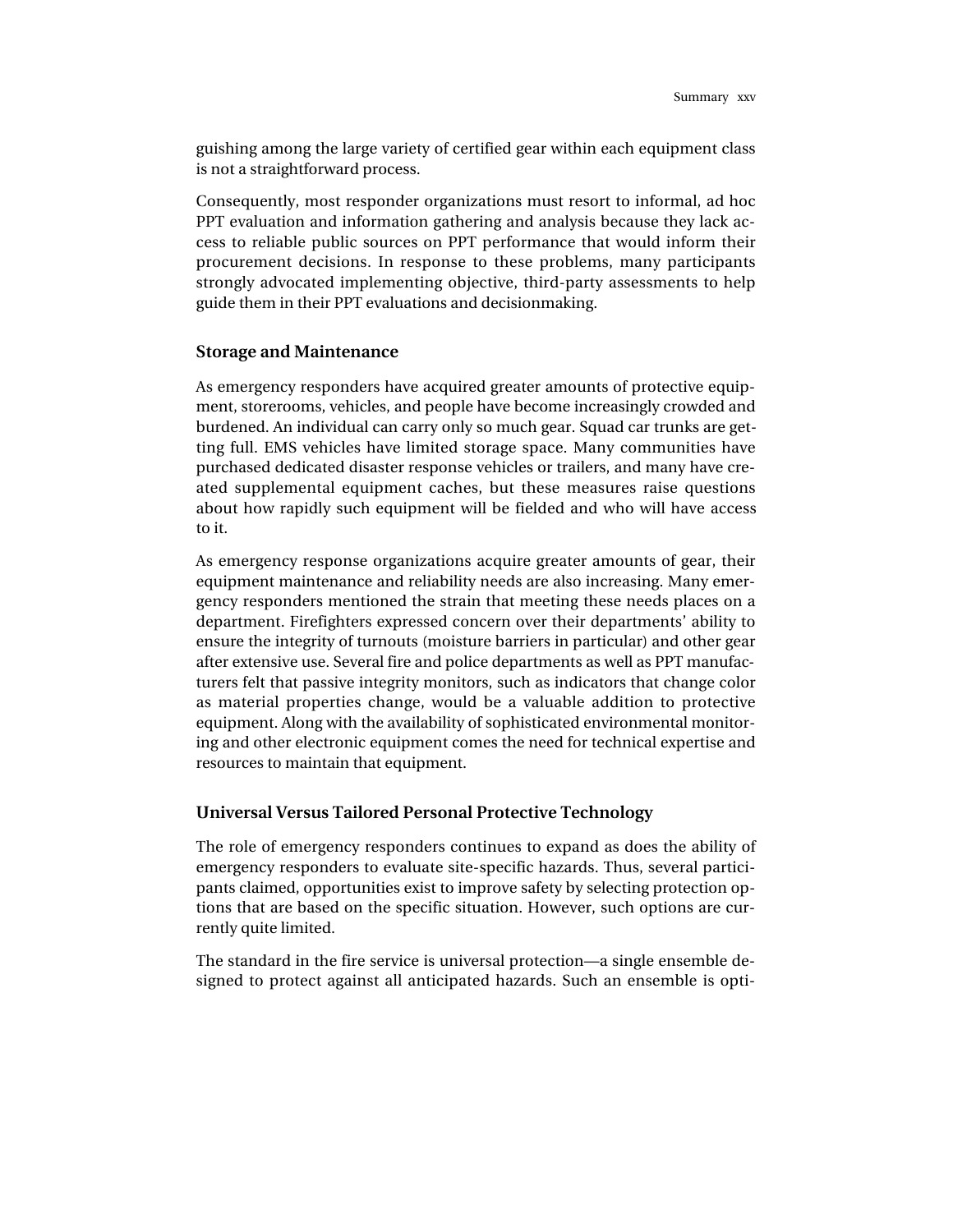mized for structural fires and may not provide the best protection for the range of other situations firefighters encounter, such as vehicle accidents or medical calls.

Arguments against tailored protection include the simplicity that a single ensemble affords, uncertainties about the actual hazards, and the time, cost, and energy involved in supporting several types of protective clothing. Risk-specific protection is beginning to emerge: Protective clothing standards for urban search-and-rescue and emergency medical response ensembles recently have been introduced.

### **Interoperability**

\_\_\_\_\_\_\_\_\_\_\_\_\_\_

A final logistics issue concerns mutual aid<sup>5</sup> agreements between jurisdictions and the interoperability of protective equipment. Interoperability of protective equipment may be critical at large incidents, as was the case with respirators at the World Trade Center in September 2001. Mutual aid agreements between jurisdictions typically address incident management, training, and technical capabilities, but protection is rarely included in this list. Major barriers to PPT coordination in the emergency responder community include incompatibilities in funding cycles, equipment replacement cycles, and purchasing power; tradition and well-established vendor relationships that hinder change; and the absence of procedures for accomplishing PPT coordination easily.

### **PUTTING COMMUNITY VIEWS TO WORK**

A number of issues emerged from RAND's discussions with participants that have important implications for improving the protection of emergency responders. These issues generally can be divided between two areas: (1) priority areas for improving equipment and practices and (2) broader policy issues that warrant further research, analysis, and discussion. The priority areas are relatively straightforward and are, for the most part, consensus concerns within the responder community that were raised directly by the discussion participants. Many of the policy issues, on the other hand, are complex and pose challenging questions. These issues emerged indirectly from the community discussions, and most are marked by fundamental differences of opinion within the community. These issues are summarized in Tables S.1 and S.2. In several cases, these concerns are actively being addressed by government agencies and other organizations concerned with emergency responder safety.

<sup>5</sup>A *mutual aid* response is one in which more than one department participates.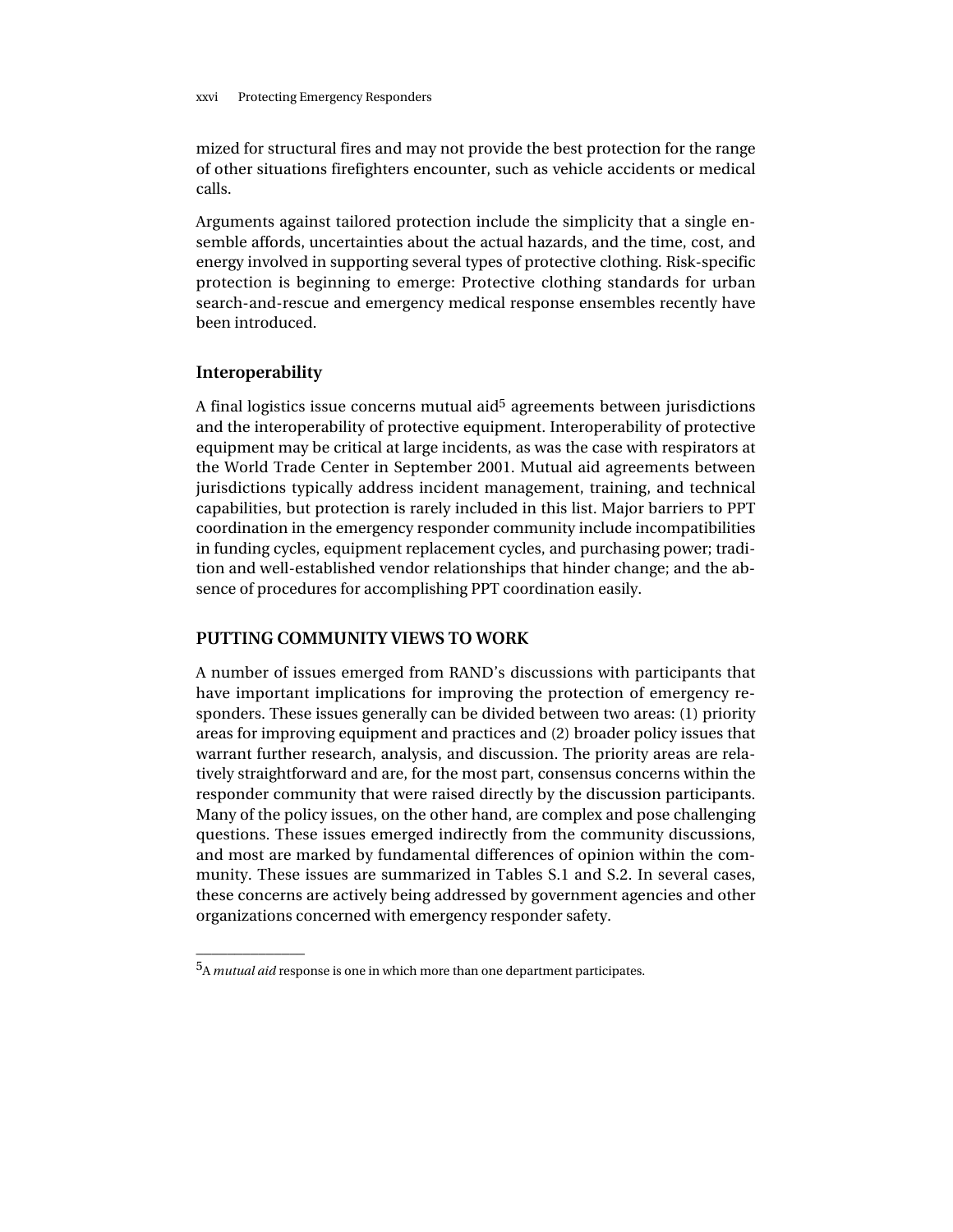## **Table S.1**

#### **Personal Protection Priorities and Recommendations Raised by the Emergency Responder Community**

| <b>Personal Protection Priorities</b>                                                                     | Specific Recommendations                                                                                                                                                                                                                                 |
|-----------------------------------------------------------------------------------------------------------|----------------------------------------------------------------------------------------------------------------------------------------------------------------------------------------------------------------------------------------------------------|
| Reduce physical stress and improve<br>comfort                                                             | • Improve garment breathability<br>Reduce equipment weight<br>• Ensure consistent and appropriate sizing of<br>components<br>• Enhance ergonomic characteristics                                                                                         |
| Improve communications                                                                                    | • Make radio systems interoperable<br>• Improve communications capabilities with SCBA<br>• Improve radio design to allow hands-free use and use<br>with gloves                                                                                           |
| Upgrade communicable disease<br>protection                                                                | • Increase protective equipment options for EMS<br>personnel and police                                                                                                                                                                                  |
| Develop practical respiratory and<br>chemical protection equipment<br>and guidelines for first responders | • Improve the chemical and biological protection of<br>garments and respirators<br>• Design protective equipment such that it minimizes<br>interference with responder activities<br>• Require more chemical/biological hazard training                  |
| Improve PPT standby performance                                                                           | • Develop integrity monitoring and service-life<br>monitoring technologies<br>• Enhance compactness and portability of protective<br>equipment<br>• Address logistical complications<br>• Reduce protective equipment maintenance complexity<br>and cost |
| Expand training and education                                                                             | • Require more training on sophisticated protective<br>equipment<br>• Reduce complexity of new equipment                                                                                                                                                 |
| Benchmark best safety practices                                                                           | • Study and benchmark safety practices, particularly for<br>EMS and police<br>• Study and benchmark PPT enforcement practices                                                                                                                            |